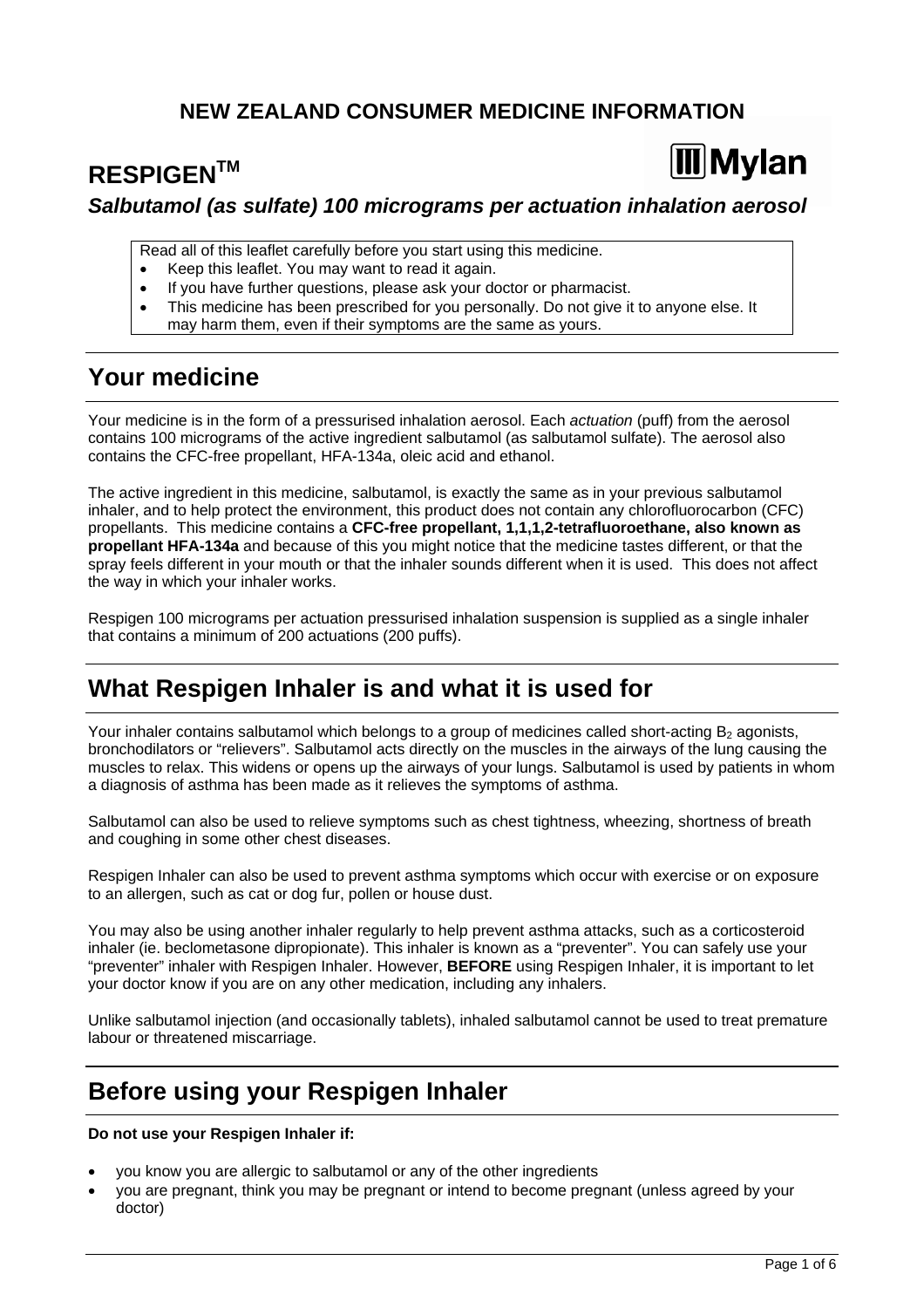or you are breast-feeding (unless agreed by your doctor).

#### **Tell your doctor or pharmacist if:**

- you are being treated for an overactive thyroid (thyrotoxicosis)
- you are being treated for high blood pressure
- you have a history of heart disease, irregular heart rhythm or angina
	- you are taking **any** other medicines (including inhalers) but particularly the following:
		- o corticosteroids eg. beclometasone dipropionate for your asthma
		- o diuretics ("water" tablets)
		- o medicine to reduce blood pressure eg. atenolol
		- o medicines to control an irregular heart beat/rhythm, or very fast pulse
		- o tablets prescribed for your asthma to help your breathing, eg. theophylline or aminophylline.

# **How to use your Respigen Inhaler**

Respigen Inhaler sprays a fine cloud of drug particles which you breathe in (inhale) through your mouth into your lungs. It is important that you know how to use your inhaler properly. Instructions on how to do this are given below. If you encounter any problems ask your doctor, nurse or pharmacist.

Your doctor should have told you HOW and WHEN to use your inhaler and HOW MANY puffs to inhale. This information should also be on the pharmacists' label. If you are unsure about any aspect of HOW, WHEN or HOW MANY puffs to take of your medicine then ask your doctor, nurse or pharmacist.

### *Dosage*

To relieve asthma symptoms such as wheezing, breathlessness and tightness in your chest, and including bronchospasm, the usual dose is as follows:

**Adults and the elderly:** Take one puff to relieve asthma symptoms. This may be increased to 2 puffs if required. For optimum benefit Respigen Inhaler should be used as required.

You should not take more than 8 puffs in 24 hours and 2 puffs should not usually be taken more often than every 4 hours (up to a maximum total daily dose of 8 puffs only). If you find that you need to use Respigen Inhaler regularly every day or you notice that you are needing to use your Respigen Inhaler more frequently than normal, this may mean that your asthma is not very well controlled or is getting worse. You should contact your doctor or your asthma nurse straightaway.

If Respigen Inhaler fails to give you at least 3 hours relief, tell your doctor as soon as possible.

To prevent the symptoms of asthma which occur during exercise or following exposure to an allergen, take 2 puffs about 15 minutes before exercise or exposure to allergens.

**Children:** Take one puff to relieve asthma symptoms. This may be increased to 2 puffs if required. For optimum benefit Respigen Inhaler should be used as required.

As with adults your child should not take more than 8 puffs in 24 hours and 2 puffs should not usually be taken more often than every 4 hours (up to a maximum total daily dose of 8 puffs only). If you find your child needs to use Respigen Inhaler regularly every day or you notice that your child needs to use their Respigen Inhaler more frequently than normal, this may mean that your child's asthma is not very well controlled or is getting worse. You should contact your doctor or the asthma nurse straightaway.

To prevent the symptoms of asthma which occur during exercise or following exposure to an allergen, take one puff about 15 minutes before exercise or exposure to allergens. If one puff does not provide relief from the symptoms of exercise or allergen exposure this dose can be increased to 2 puffs.

The above doses are described as *usual doses*. However, all patients are different, and your doctor may have prescribed a different dose for you.

#### **Always remember:**

- **YOU MUST NOT** use your inhaler more often than your doctor told you to.
- **YOU MUST NOT stop using your inhaler unless your doctor tells you to stop.**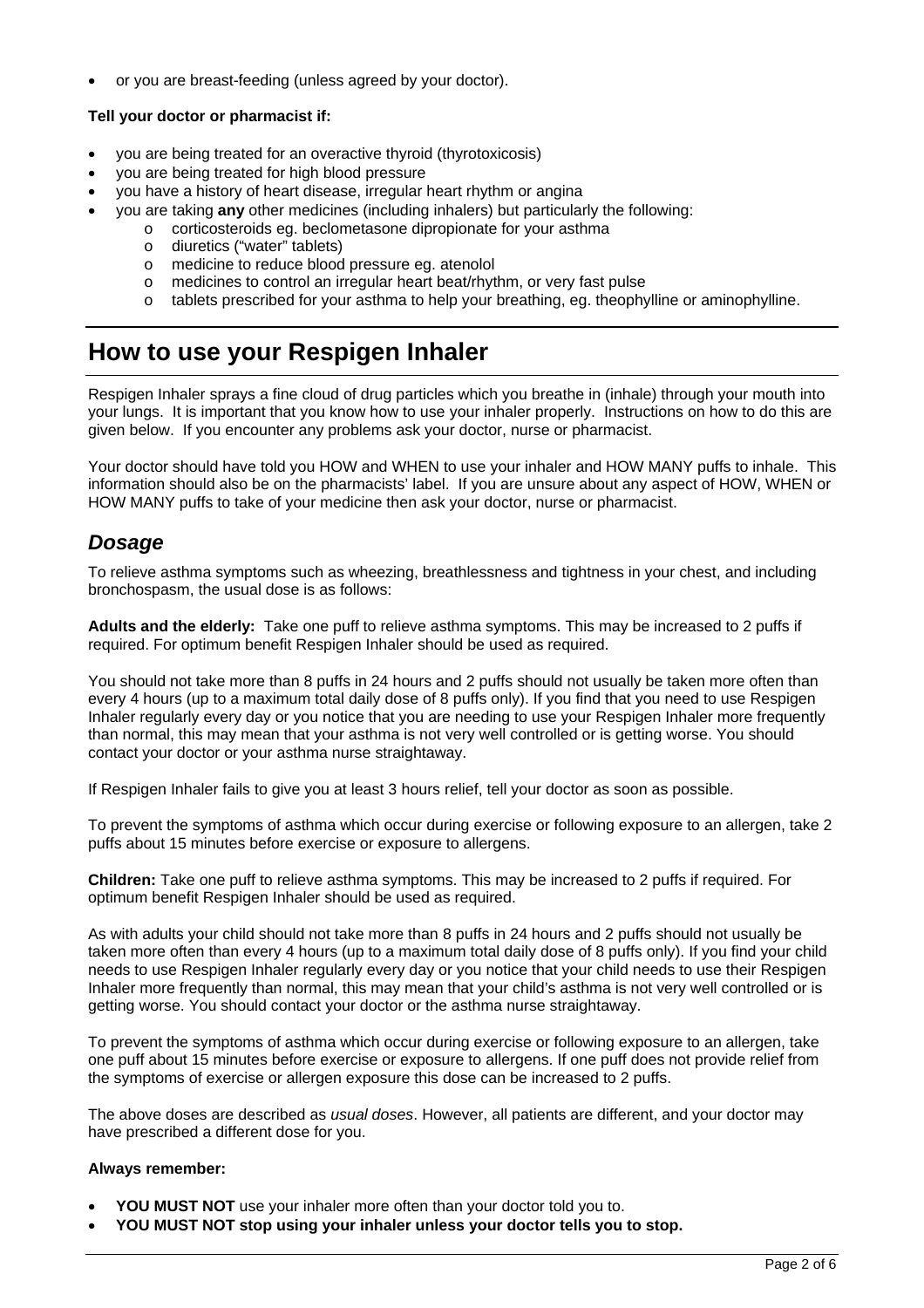- You may be told to take more puffs than usual as emergency treatment if your breathing or wheezing is very bad. IT IS VERY IMPORTANT to follow your doctor's instructions on HOW, WHEN and HOW MANY puffs of your medicine to take.
- Should you visit another doctor, a dentist, or go to hospital, take ALL your medicines and inhalers with you, including any medicines or tablets you have bought without a prescription from the pharmacy, and all in their original packaging if possible.

### *Instructions for use*

1. Remove the cap from the mouthpiece by holding it between thumb and forefinger and squeezing gently whilst pulling them apart. Check that there are no objects in the mouthpiece and that it is clean.



**Testing your Respigen Inhaler -** If the inhaler is new, or has not been used for more than one week, shake it well and fire two puffs into the air to check that it works.

2. Hold the inhaler upright with your thumb on the base and your first finger on the top of the can, as shown in the diagram and shake well.



3. Breathe out slowly through your mouth as far as is comfortable and then immediately place the mouthpiece fully into your mouth and close your lips lightly around it, but do not bite it.



4. Breathe in slowly and deeply and as you start to do so press the metal canister down firmly with your first finger to spray the aerosol and release the medicine. Continue to breathe in steadily and deeply.



5. Hold your breath and remove the mouthpiece from your mouth. Continue to hold your breath for about 10 seconds, or as long as comfortable, then breathe out slowly.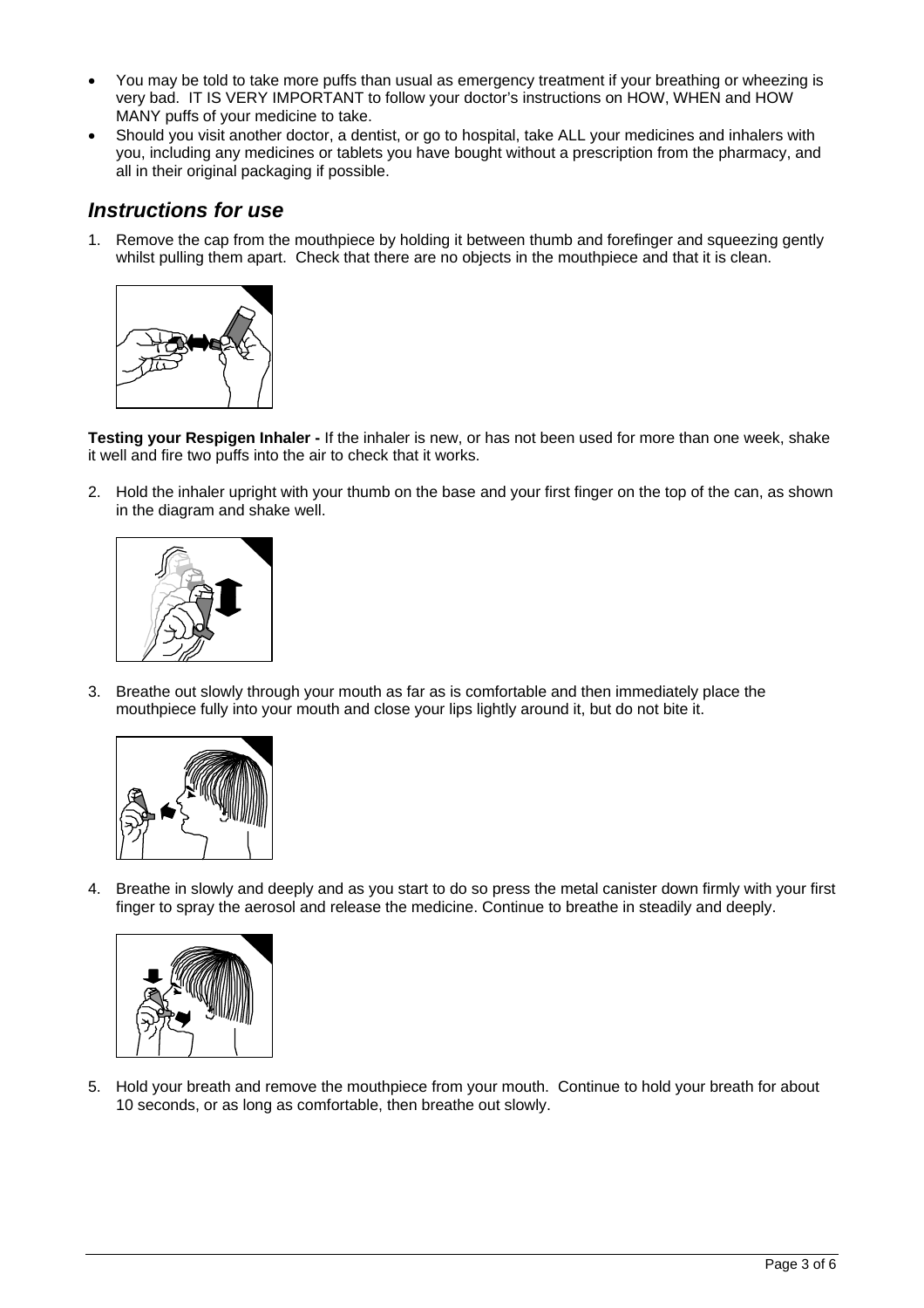

- 6. Wait for about one minute before taking another puff, if needed. Then repeat steps 2 to 5.
- 7. Replace the cap on the mouthpiece by snapping it into place to protect the mouthpiece from dirt and dust.

#### **It is VERY important that you do not rush steps 3 and 4.**

It is very important that you breathe in slowly before pressing the metal canister. It is a good idea to practice this in front of a mirror. If you see mist coming from your mouth or the inhaler then you should repeat the instructions from step 2. However do not have more than 4 goes at this whilst practising.

If you have difficulty in operating the inhaler with one hand, it is possible to use both hands. At step 2, put both forefingers on top of the canister and place both thumbs on the base. Then proceed as instructed.

Some people find it difficult to press their inhaler and breathe in at the same time. A spacer device helps to overcome this problem. If you use a spacer device please follow the instructions provided with it specifically in respect of cleaning the device prior to first use and subsequent cleaning. Your doctor, nurse or pharmacist will be able to advise you about your use of the spacer device. The use of a spacer device may alter the amount of salbutamol which goes into your lungs and ends up in your blood. If you notice any side effects such as tremor or a rapid or irregular heart beat (palpitations) you should tell your doctor before you use your inhaler with the spacer device again. Your doctor may need to change the dose of Respigen Inhaler or may change your treatment altogether.

Your doctor may give you different instructions to these on how to use your inhaler. If so please follow them. If you have any difficulties in using this inhaler please tell your doctor, nurse or pharmacist.

### *After taking your medicine*

**If your breathing or wheezing gets worse immediately after using your inhaler STOP USING IT IMMEDIATELY. Tell your doctor immediately. You may need a different "reliever" medicine to treat your symptoms.** 

If you notice that the relief of your chest tightness or wheezing is not as good as it was or does not last as long as usual then tell your doctor as soon as possible. It is possible that your asthma is getting worse and you need other medicines to help treat it.

#### *If you take too much of your medicine*

If you take more puffs than you have been told to take you may notice that you feel shaky and that your heart is beating faster than normal. These effects usually wear off without treatment. However, you should still tell your doctor as soon as possible.

#### **Cleaning**

You should clean your inhaler once a week. To clean it:

- 1. Remove the metal canister by gripping it firmly and pulling it out of the plastic case. Then remove the dust cap from the case.
- 2. Clean the mouthpiece and dust cap in warm water. You can also add a mild detergent or baby bottle cleaning solution to the water, your pharmacist can advise you about this. If you use a cleaning solution rinse the plastic case and dust cap in running water. **DO NOT** put the metal canister into water.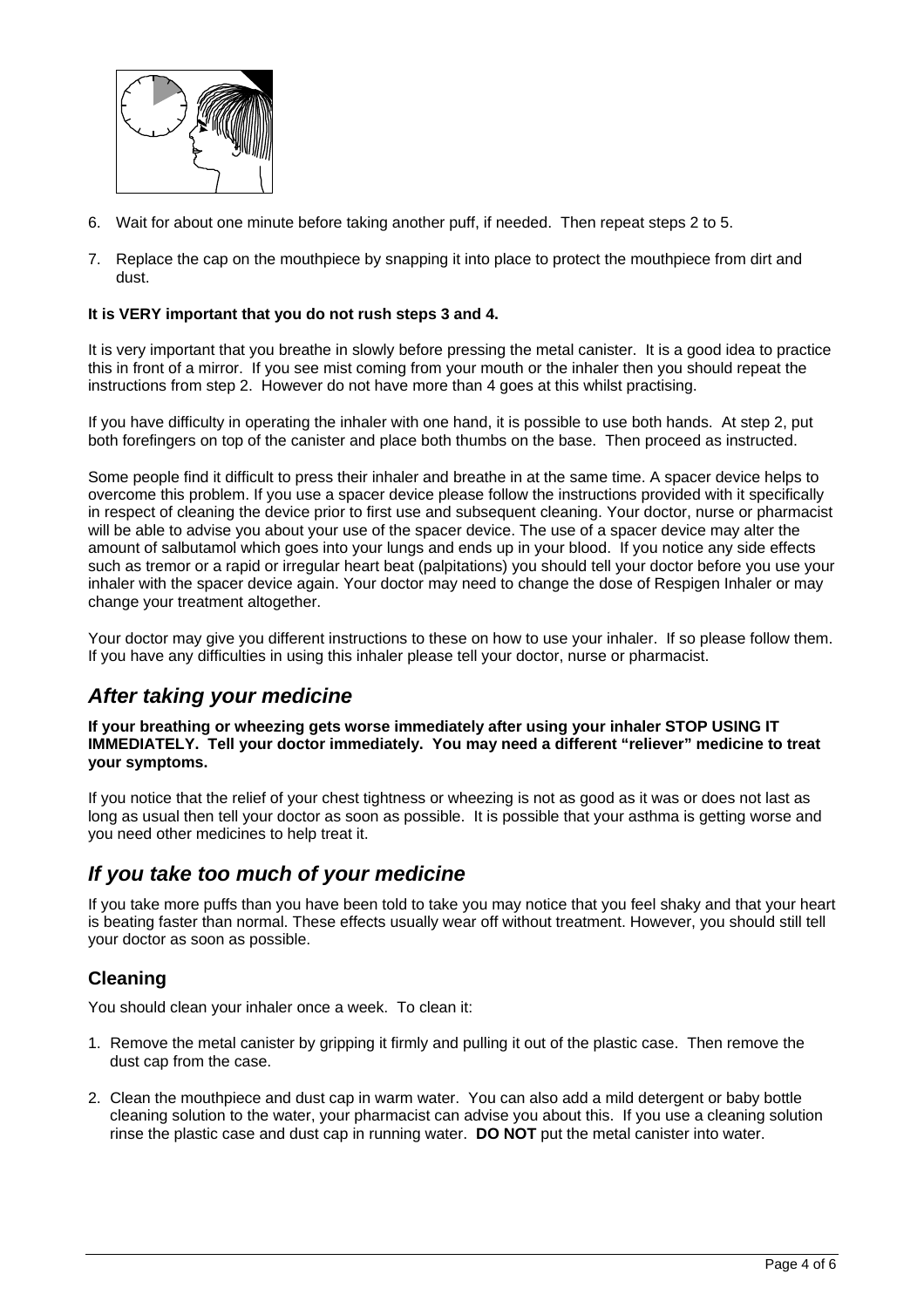

- 3. Dry the case and dust cap in a warm place, but avoid direct heat.
- 4. Replace the dust cap and metal canister by reversing step 1.

# **Possible side effects**

Most people do not suffer from any problems when taking this medicine. However, as with all medicines, some people can experience unwanted effects.

Some people notice a slight shaking, most noticeably of the hands or they have a headache.

Some people may be very sensitive to Respigen Inhaler and notice their heart beating faster than normal (palpitations) or feel their heartbeat is irregular or that there seem to be extra beats. Patients may feel flushed. If you experience any of these symptoms you must contact your doctor immediately, but do not stop taking your medicine unless instructed to do so.

Although it is not known exactly how often this happens, some people may occasionally experience chest pain (due to heart problems such as angina). Tell your doctor if you develop these symptoms whilst receiving treatment with Respigen, but do not stop using this medicine unless instructed to do so.

Inhaled salbutamol sometimes causes irritation in the mouth and/or throat.

Very rarely Respigen Inhaler can cause allergic reactions and the following might occur:

- swelling of the face, eyes, tongue, lips or throat (also known as angioneurotic oedema)
- an allergic skin rash which is red and itchy and/or patchy and swollen (also known as urticaria)
- difficulty breathing
- low blood pressure you may feel light-headed or dizzy
- collapse.

Respigen Inhaler may alter the salt balance in your body and therefore your doctor may take a blood sample to check your potassium levels from time to time.

Very rarely muscle cramps have been reported.

Children using a Respigen Inhaler may become restless or excitable; however, these unwanted effects are rare.

**If you should suffer from any of these unwanted effects or any other undesired effect please tell your doctor or pharmacist as soon as possible.** 

# **Storing your Respigen Inhaler**

Store below  $25^{\circ}$ C. Protect from light and frost.

The canister contains a pressurised liquid. Do not expose to temperatures higher than  $50^{\circ}$ C. Do not puncture, break or burn, even when apparently empty.

Do not freeze or refrigerate Respigen. If your Respigen Inhaler gets very cold, remove the metal canister from the plastic case and warm it by rolling between your hands. **DO NOT USE ANY OTHER SOURCE OF HEAT TO WARM IT UP.** 

#### **DO NOT USE THIS MEDICINE AFTER THE EXPIRY DATE SHOWN ON THE LABEL.**